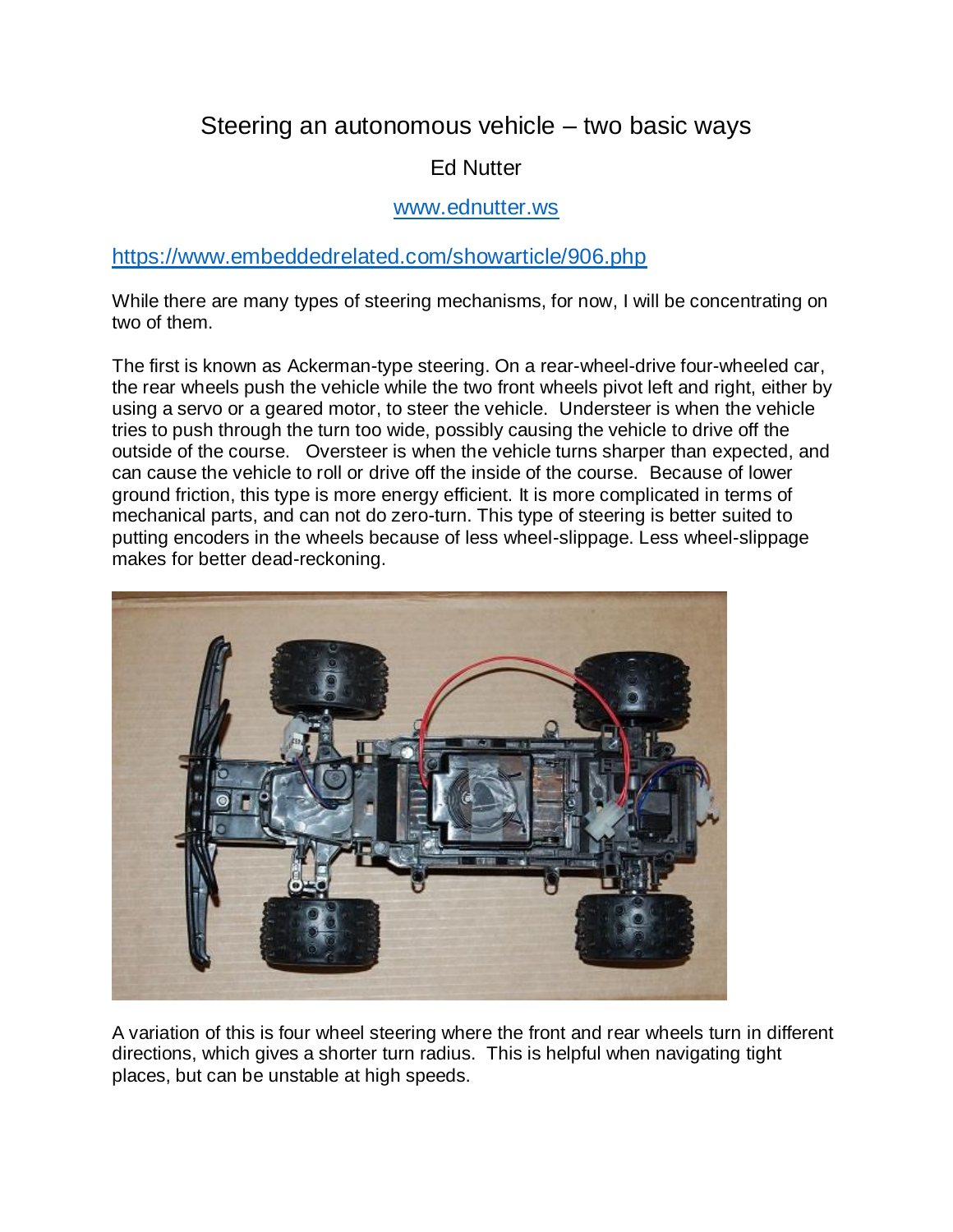

The second is called skid-steering. To go straight, both the left and right wheel must travel at an equal speed. To go left, the right wheel must turn faster; and to go right, the left wheel must turn faster. If one side goes forward and the other in reverse, the vehicle can almost turn in its own length, or zero-turn. This is simpler to build, for instance a four wheel drive vehicle could be made with two motors and chains connecting front and back of each side; or each wheel could have a motor. Because of how it turns, there must be some tire to ground slippage, which defeats wheel encoders.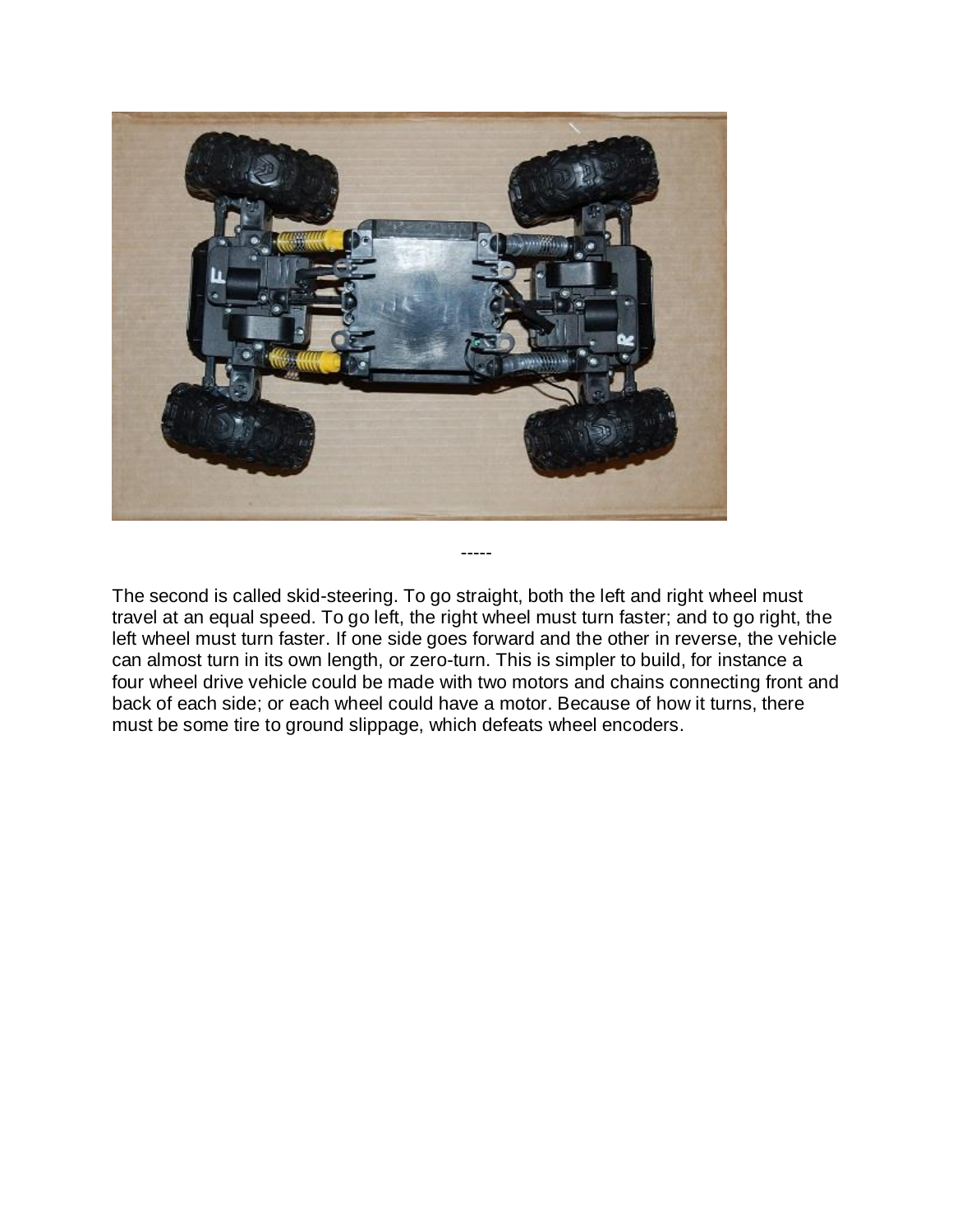

Four wheels seem to be more stable. This particular vehicle has four independent motors. When all four turn the same way the vehicle travels forward or reverse. The left side motors and right side motors must travel in the same direction. To turn right, both left side motors must travel faster than both right side motors in order to turn, and the opposite for a left turn. Causing both motors on one side to travel in the opposite direction of both motors on the other side results in a very tight pivot and depending on speed, can be very unstable. Since it has four motors and requires two motor controllers, the electronics are a bit more complicated.